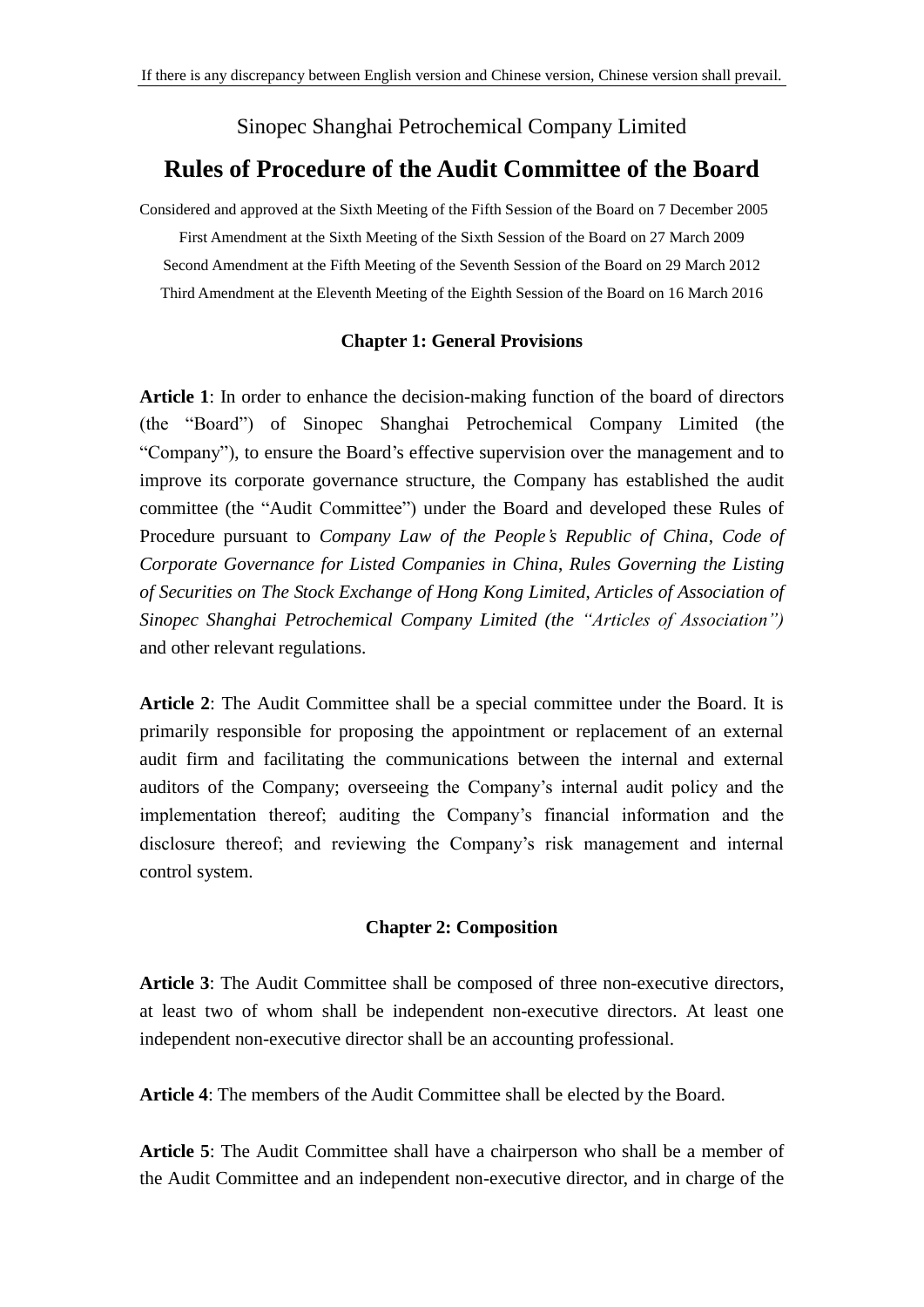work of the Audit Committee. The chairperson shall be nominated among the members by the chairman of the Board and elected by the Board.

**Article 6**: The term of office of the members of the Audit Committee shall correspond with the term of office of the Board. Upon expiration of the term of office, a member may serve another term of office upon reappointment. If a member no longer takes up the directorship of the Company during his term of office, he shall automatically be disqualified as a member and the Board shall appoint a replacement pursuant to the provisions hereof.

**Article 7**: The Audit Committee shall have a secretary appointed by the chairperson of the Audit Committee. The secretary shall be responsible for the day-to-day liaison work, the arrangement of meetings, etc..

**Article 8**: No members of the Audit Committee may receive, directly or indirectly, any counseling fees, consultant fees or other rewards other than the remuneration from the Company.

## **Chapter 3: Duties and Powers**

**Article 9**: The major duties and powers of the Audit Committee:

- (1) to propose the appointment or replacement of an external audit firm and to oversee the work of the external audit firm;
- (2) to oversee the Company's internal audit policy and the implementation thereof;
- (3) to ensure that the internal audit function is adequately resourced and has the appropriate standing within the Company, and to review and monitor its effectiveness;
- (4) to be in charge of the communications between the Company's internal and external auditors;
- (5) to review the Company's financial reports and the disclosure thereof;
- (6) to review the Company's risk management and internal control system and submit to the Board an annual self-assessment report on the Company's risk management and internal control;
- (7) to discuss the risk management and internal control systems with management to ensure that management has performed its duty to have effective systems. This discussion should include the adequacy of resources, staff qualifications and experience, training programmes and budget of the accounting, financial reporting and internal audit functions;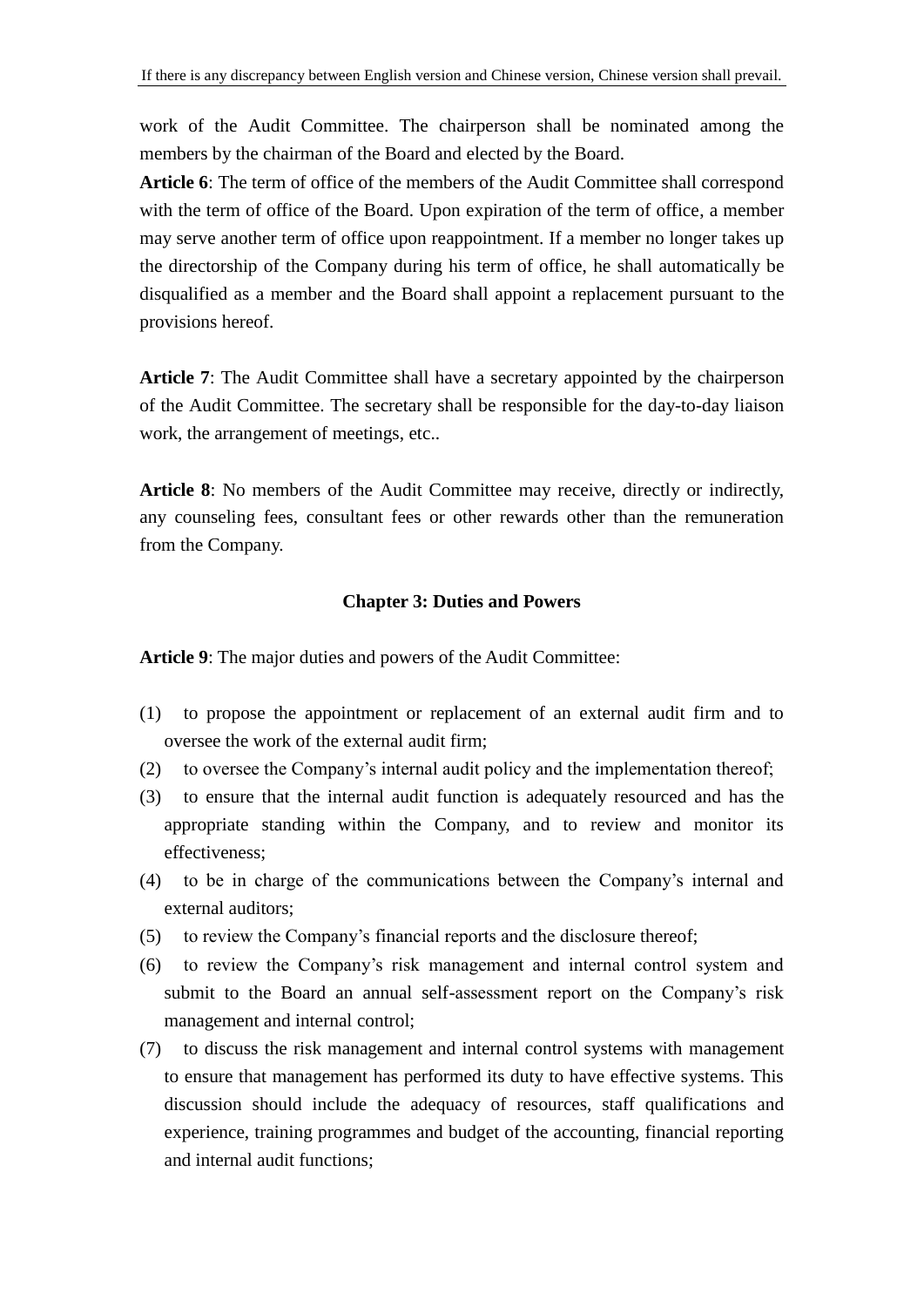- (8) to review the major connected transactions;
- (9) to review the arrangements made by the Company for the concerns raised by employees in confidence about improprieties in financial reporting, risk management, internal control or other matters, and to ensure that the Company will conduct a fair and independent investigation of these matters and take appropriate follow-up action;
- (10) to consider major investigation findings on risk management and internal control matters as delegated by the Board or on its own initiative and management's response to these findings; and
- (11) to perform other duties and powers as assigned by the Board.

**Article 10**: The Audit Committee shall be accountable to the Board. The resolutions made by the Audit Committee may be implemented only after the same are submitted to the Board for consideration and approval.

#### **Chapter 4: Decision-making Procedures**

**Article 11**: According to its duties and powers, the Audit Committee shall have the power to request for any information from various functions under the Company as well as the subsidiaries and holding companies, including but not limited to:

- (1) relevant financial reports of the Company;
- (2) work reports by the internal audit function;
- (3) external audit contracts and relevant work reports;
- (4) information disclosure to the public by the Company;
- (5) audit reports on the Company's major connected transactions; and
- (6) other relevant information as deemed necessary by the Audit Committee.

**Article 12**: The Audit Committee shall appraise the matters listed above through discussion and refer the relevant written resolution materials to the Board for discussion, which shall include (but is not limited to):

(1) an evaluation of the performance of the external audit firm as well as the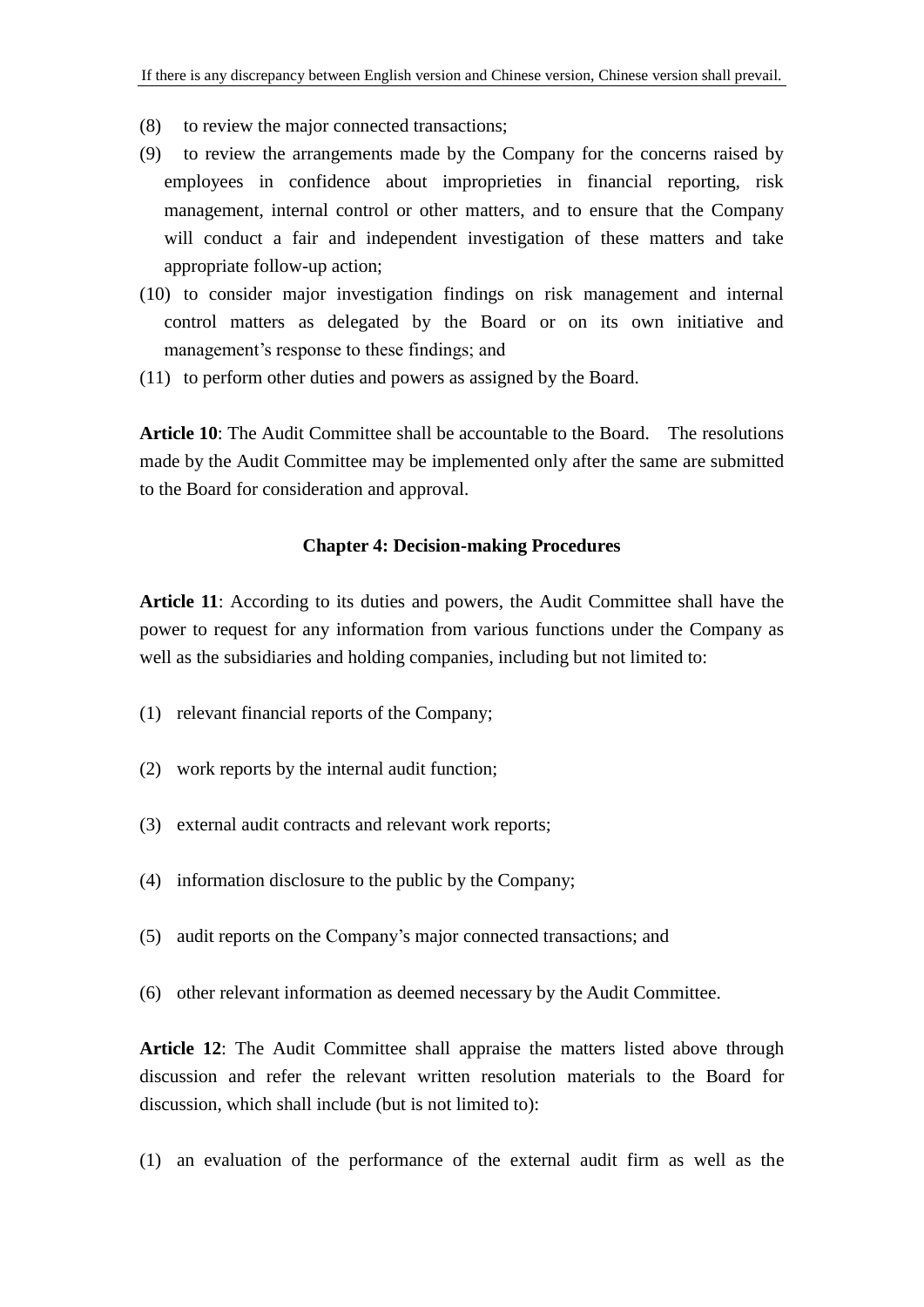appointment and replacement of the external audit firm;

- (2) whether or not the Company's risk management and internal control system is adequate and sound and has been implemented effectively and whether or not there are any major defects in the system;
- (3) whether or not the financial reports and other information disclosed to the public by the Company are comprehensive, objective and true; and whether or not the major connected transactions of the Company are in compliance with the relevant laws and regulations; and
- (4) other relevant matters.

### **Chapter 5: Work Rules for Annual Reports**

**Article 13**: The Audit Committee shall, after the end of each financial year, discuss with the accounting firm responsible for the auditing of the Company's annual reports (i.e. the "external audit firm", the same below) on the timetable for the auditing of the financial reports for that year; it shall urge the accounting firm to submit an audit report within an agreed time limit and form a record, in the form of a written opinion, of the method, frequency and result of each urging, signed by a relevant responsible person as confirmation. The Audit Committee should have at least two meetings with the external audit firm each year.

**Article 14**: The Audit Committee shall, prior to the on-site annual audit by the accounting firm, review the financial and accounting statements prepared by the Company and form a written review opinion, shall, during the on-site annual audit by the accounting firm, strengthen the communications with the accounting firm and shall, after a preliminary audit opinion is presented by the accounting firm, review the Company's financial and accounting statements and form a written review opinion again.

**Article 15**: The Audit Committee shall vote on the annual financial and accounting statements and submit the same to the Board for consideration after forming a resolution thereon.

**Article 16**: During the reappointment of an accounting firm for the annual audit for the following year, the Audit Committee shall conduct a comprehensive and objective evaluation of the audit for that year completed by and the quality of the auditing practices of the accounting firm, form an affirmative opinion and submit the same to the Board for consideration and approval and to a general meeting of shareholders for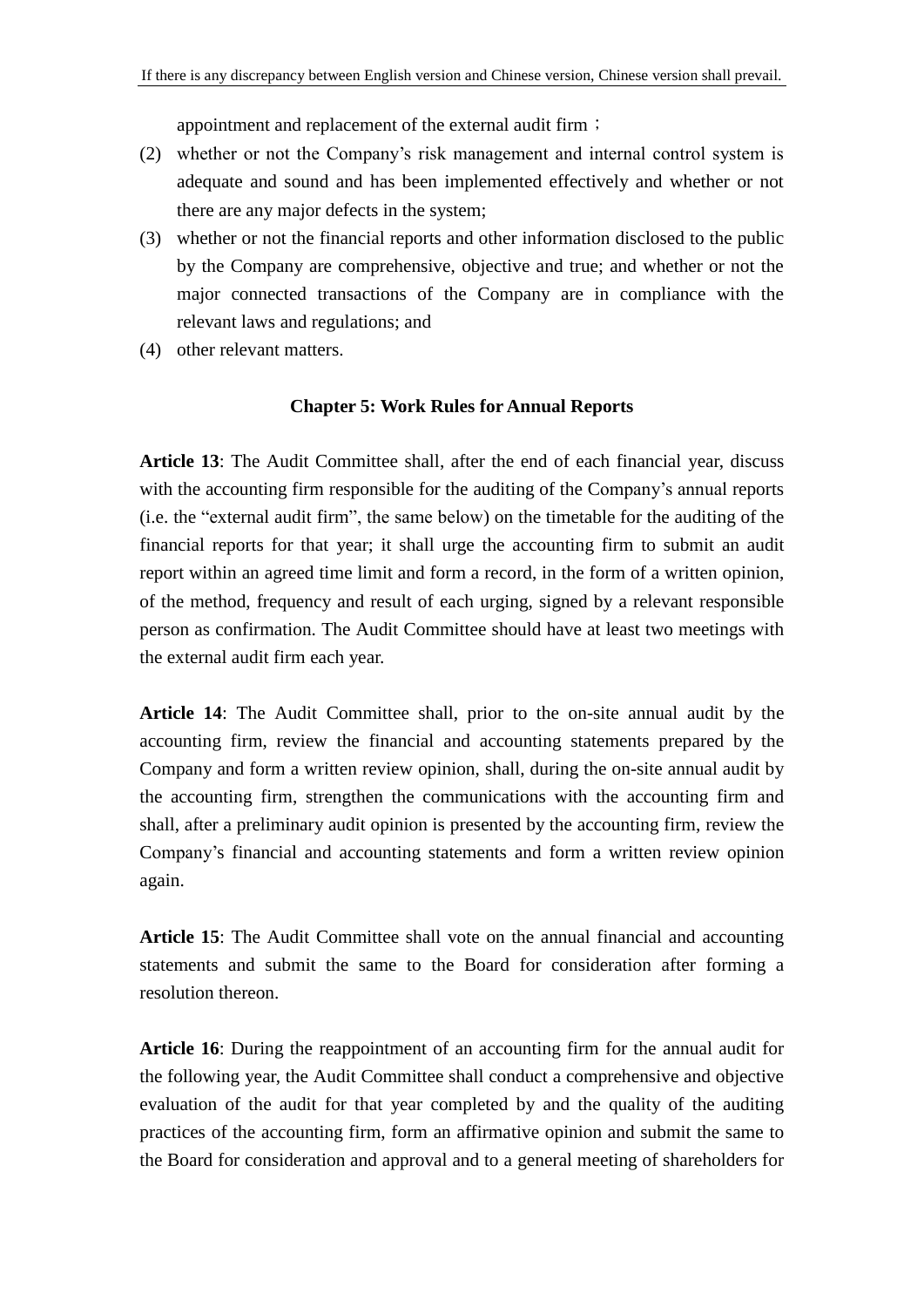consideration. If a negative opinion is formed, it shall appoint another accounting firm.

In the event of the appointment of another accounting firm for the annual audit for the following year, the Audit Committee shall, by way of interviews and communications, acquire a comprehensive understanding and conduct a proper evaluation of the previously appointed accounting firm and the proposed appointed accounting firm, form a resolution and submit the same to the Board for consideration and approval and to a general meeting of shareholders for consideration. It shall also notify the previously appointed accounting firm to attend the general meeting and express its views thereat. The Company shall make a full disclosure of the resolution made at the general meeting and the views expressed by the previously appointed accounting firm thereat.

The abovementioned communications, evaluations, opinions and resolution by the Audit Committee shall be included in a written record which shall be signed by the relevant parties and shall, within three working days after the disclosure of the resolution made at the general meeting, be reported to the securities regulatory bureau in the place where the Company is incorporated.

## **Chapter 6: Rules of Procedure**

**Article 17**: The Audit Committee shall convene no less than two meetings a year by giving notice to all its members ten days in advance. Meetings shall be chaired by the chairperson of the Audit Committee. If the chairperson is unable to attend a meeting, he may appoint another member (an independent non-executive director) to chair the meeting.

The Audit Committee shall convene a meeting upon proposal by a majority of members. The external auditors may call for a meeting when necessary.

**Article 18**: The Audit Committee shall convene a meeting only when more than two-thirds of the members are present thereat; each member shall have one vote; any resolutions proposed at a meeting shall be passed by a majority of all members.

**Article 19**: Voting shall be made by a show of hands or by ballot at a meeting of the Audit Committee. The Audit Committee may accept a written motion in lieu of convening a meeting. A written motion that is passed by a majority of all members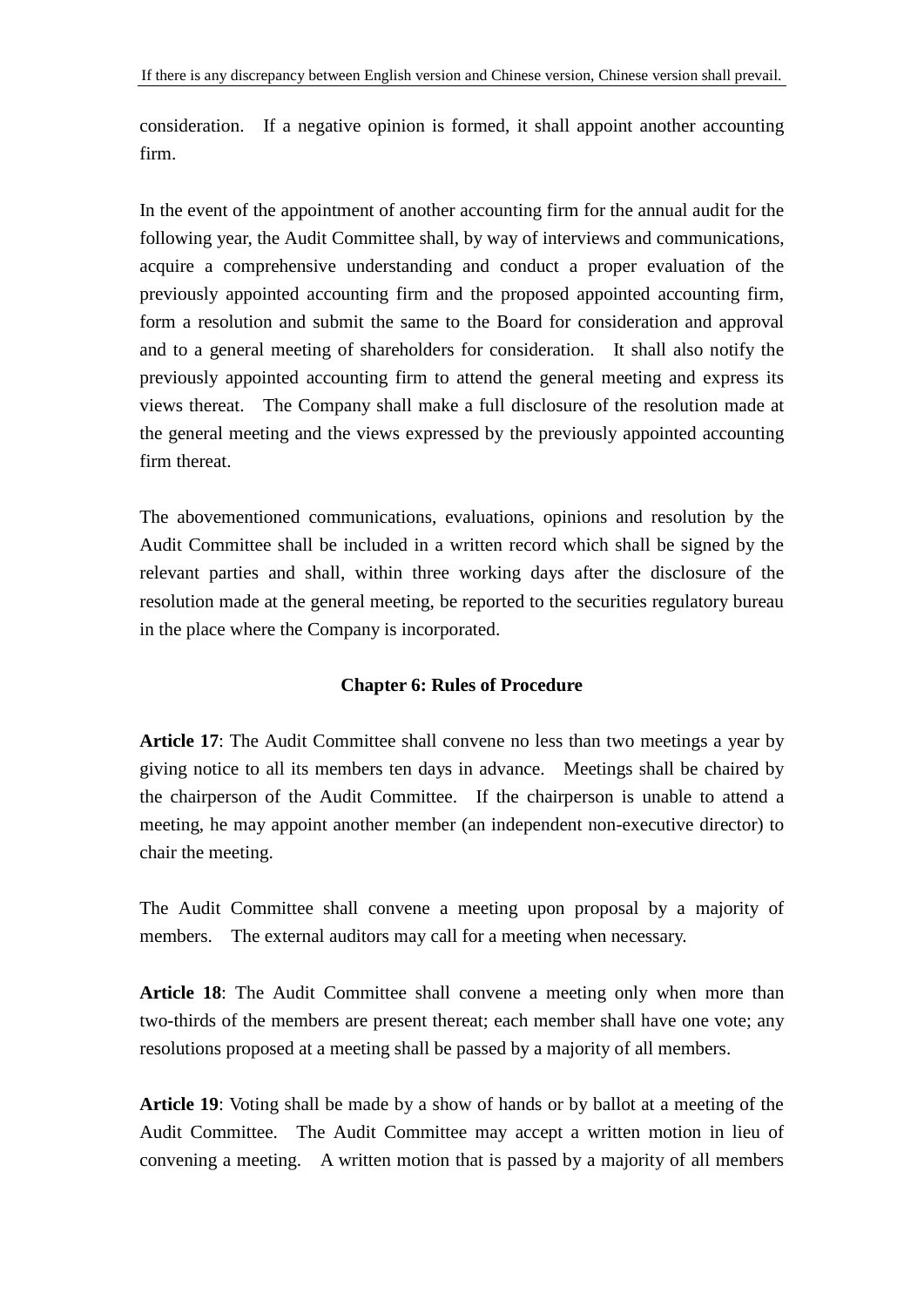shall form an effective resolution.

**Article 20**: The Audit Committee may invite the Company's internal auditing officers to attend a meeting as non-voting attendees and may, if necessary, invite the directors, supervisors, other officers and the appointed external audit firm of the Company to attend a meeting as non-voting attendees.

**Article 21**: The Audit Committee may consider professional advice from the external legal advisor or other independent parties. If necessary, the Audit Committee may engage an intermediary to provide professional advice on its decision-making at the expense of the Company.

**Article 22**: The procedures for convening a meeting of the Audit Committee, the method of voting thereat and the resolutions passed thereat shall be in compliance with the relevant laws, regulations, Articles of Association and these Rules of Procedure.

**Article 23**: Meetings of the Audit Committee shall have their minutes on which the members present at such meetings shall sign their names. Meeting minutes and resolutions shall be maintained by the Office of the Secretary to the Board.

**Article 24**: Resolutions passed at a meeting of the Audit Committee and the voting results thereat shall be reported in writing to the Board.

**Article 25**: The members present at a meeting and the persons who attend the meeting as a non-voting attendees shall be obliged to maintain confidentiality towards the matters discussed thereat. No such members may disclose the relevant information without authorization.

## **Chapter 7: Supplementary Provisions**

**Article 26**: These Rules of Procedure shall be effective from the date of adoption by the Board.

**Article 27**: Matters not covered hereunder shall be dealt with pursuant to the provisions of the relevant laws, regulations and the Articles of Association. In case of any conflict between these Rules of Procedure and the relevant laws or regulations to be promulgated in future or the Articles of Association to be amended by legal